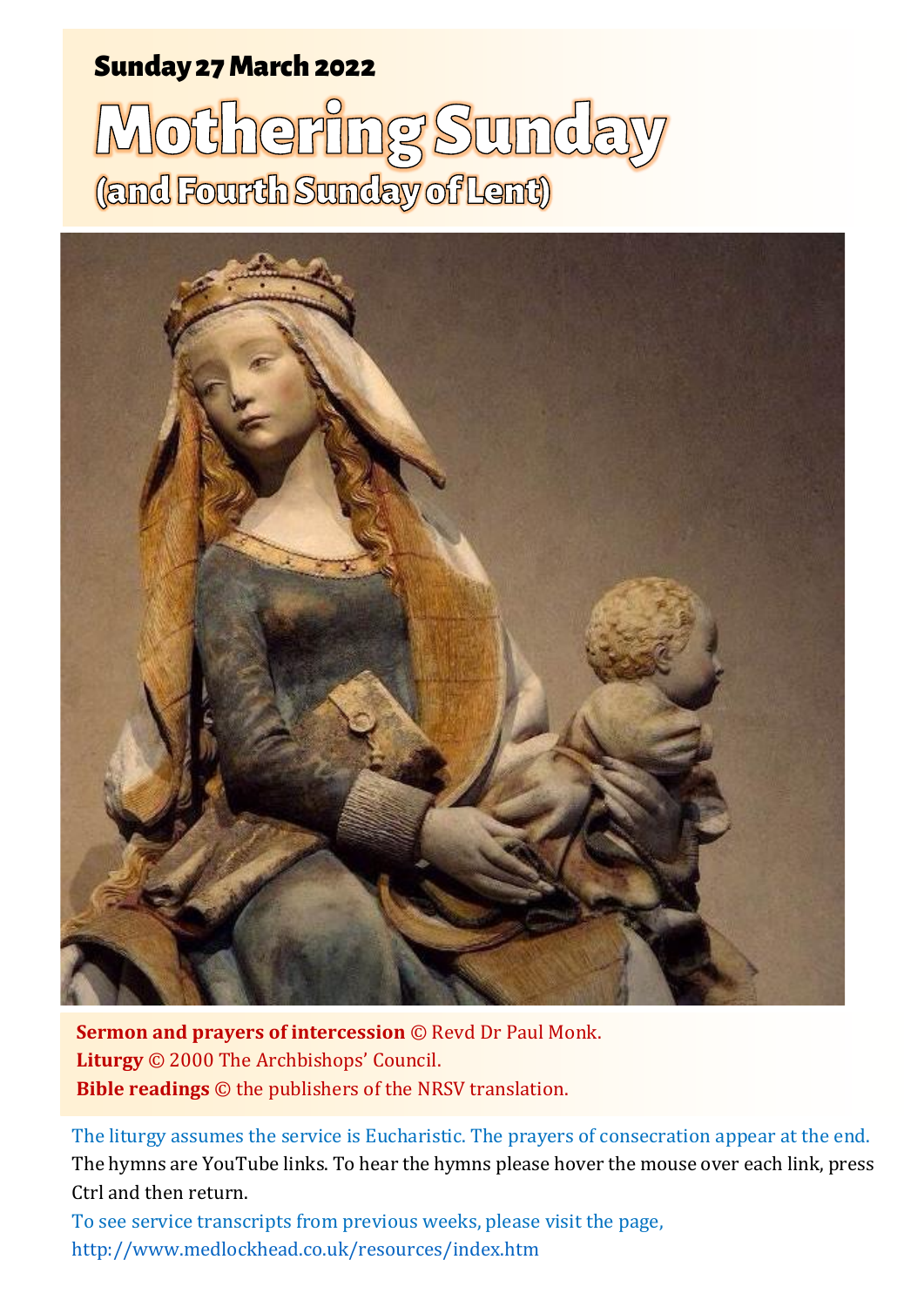# **Introduction and welcome**

| <b>HYMN 1 Tell out my soul</b> | (please click on this link to hear the hymn) |  |
|--------------------------------|----------------------------------------------|--|
|                                |                                              |  |

# **The Welcome**

In the name of the Father, and of the Son, and of the Holy Spirit

All **Amen.**

The Lord be with you

All **And also with you.**

# **The Preparation**

All **Almighty God,**

**to whom all hearts are open, all desires known, and from whom no secrets are hidden: cleanse the thoughts of our hearts by the inspiration of your Holy Spirit, that we may perfectly love you, and worthily magnify your holy name; through Christ our Lord. Amen.**

Our Lord Jesus Christ said:

The first commandment is this: 'Hear, O Israel, the Lord our God is the only Lord. You shall love the Lord your God with all your heart, with all your soul, with all your mind, and with all your strength.'

And the second is this: 'Love your neighbour as yourself.' There is no other commandment greater than these. On these two commandments hang all the law and the prophets.

#### All **Amen. Lord, have mercy.**

Listen to God's commandment:

'Honour your father and your mother, that your days may be long.' Today, we remember how we often fail to give enough respect or attention to those we love, and confess our sins in penitence and faith,

firmly resolved to keep God's commandments

and to live in love and peace with all.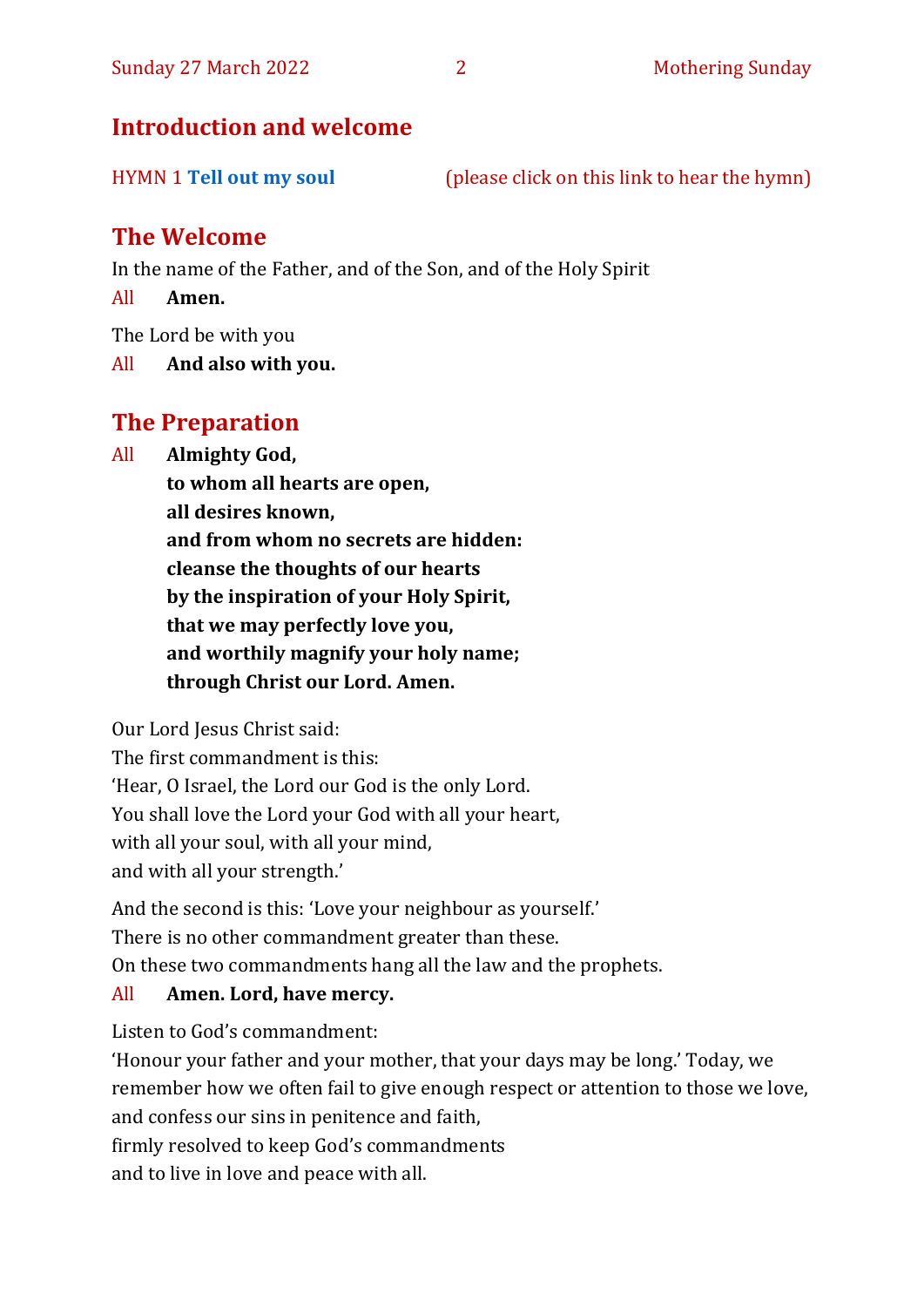All **Almighty God, our heavenly Father, we have sinned against you and against our neighbour in thought and word and deed, through negligence, through weakness, through our own deliberate fault. We are truly sorry and repent of all our sins. For the sake of your Son Jesus Christ, who died for us, forgive us all that is past and grant that we may serve you in newness of life to the glory of your name. Amen.**

Almighty God,

who forgives all who truly repent, have mercy upon you, pardon and deliver you from all your sins, confirm and strengthen you in all goodness, and keep you in life eternal; through Jesus Christ our Lord. All **Amen.**

It is usual to omit the Gloria during Lent.

#### **The Collect for Mothering Sunday** (and Fourth Sunday of Lent)

God of compassion, whose Son Jesus Christ, the child of Mary, shared the life of a home in Nazareth, and on the cross drew the whole human family to himself: strengthen us in our daily living that in joy and in sorrow we may know the power of your presence to bind together and to heal; through Jesus Christ your Son our Lord, who is alive and reigns with you, in the unity of the Holy Spirit, one God, now and for ever. All **Amen.**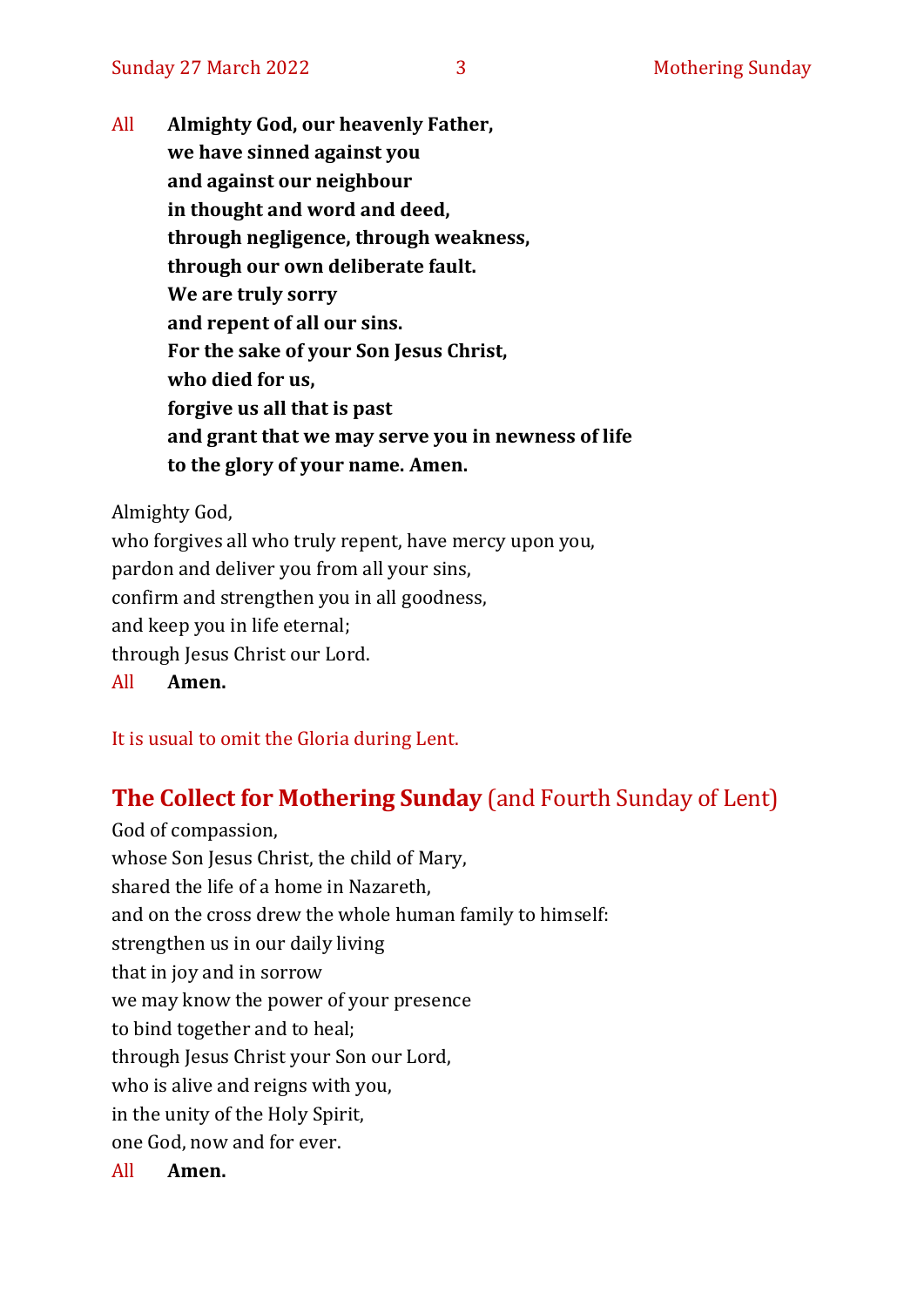### **First reading**

A reading from the Second Book of Moses called Exodus

A man from the house of Levi went and married a Levite woman. The woman conceived and bore a son; and when she saw that he was a fine baby, she hid him for three months. When she could hide him no longer, she got a papyrus basket for him, and plastered it with bitumen and pitch; she put the child in it and placed it among the reeds on the bank of the river. His sister stood at a distance, to see what would happen to him.

The daughter of Pharaoh came down to bathe at the river, while her attendants walked beside the river. She saw the basket among the reeds and sent her maid to bring it. When she opened it, she saw the child. He was crying, and she took pity on him. 'This must be one of the Hebrews' children,' she said. Then his sister said to Pharaoh's daughter, 'Shall I go and get you a nurse from the Hebrew women to nurse the child for you?' Pharaoh's daughter said to her, 'Yes.' So the girl went and called the child's mother. Pharaoh's daughter said to her, 'Take this child and nurse it for me, and I will give you your wages.'

So the woman took the child and nursed it. When the child grew up, she brought him to Pharaoh's daughter, and she took him as her son. She named him Moses, 'because', she said, 'I drew him out of the water.' *Exodus 2:1–10*

This is the Word of the Lord

All **Thanks be to God.**

#### **Second reading**

A reading from St Paul's Second Letter to the Colossians

As God's chosen ones, holy and beloved, clothe yourselves with compassion, kindness, humility, meekness, and patience. Bear with one another and, if anyone has a complaint against another, forgive each other; just as the Lord has forgiven you, so you also must forgive. Above all, clothe yourselves with love, which binds everything together in perfect harmony. And let the peace of Christ rule in your hearts, to which indeed you were called in the one body. And be thankful. Let the word of Christdwell in you richly; teach and admonish one another in all wisdom; and with gratitude in your hearts sing psalms, hymns, and spiritual songs to God. And whatever you do, in word or deed, do everything in the name of the Lord Jesus, giving thanks to God the Father through him. *Colossians 3:12–17*

This is the Word of the Lord

All **Thanks be to God.**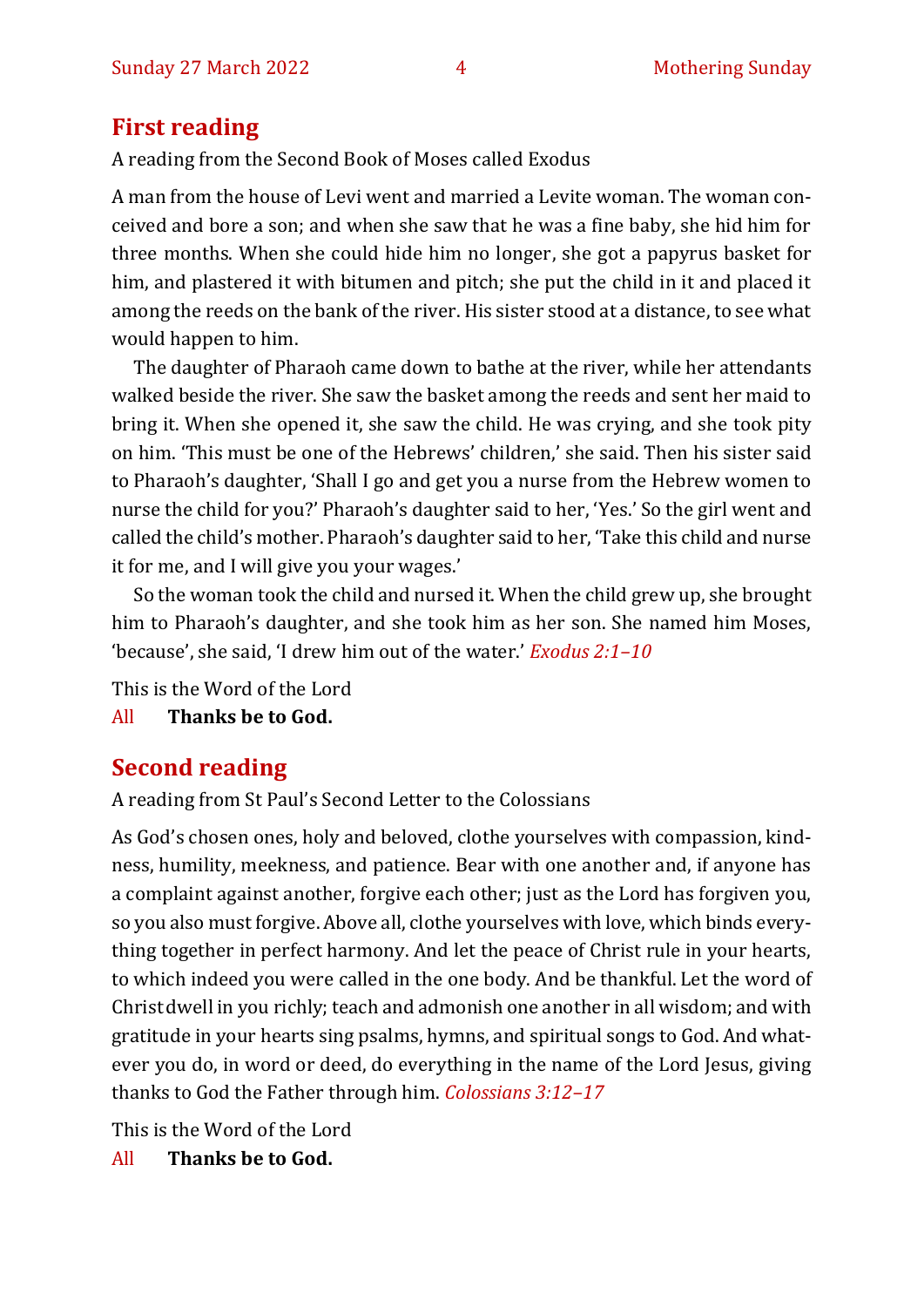#### HYMN 2 **[The Angel Gabriel from heaven came](https://www.youtube.com/watch?v=pliqObTHxUQ)** (click hear to hear the hymn)

# **Gospel reading**

Hear the Gospel of our Lord Jesus Christ according to Luke

#### All **Glory to you O Lord.**

Jesus' father and mother were amazed at what was being said about him. Then Simeon blessed them and said to his mother Mary, 'This child is destined for the falling and the rising of many in Israel, and to be a sign that will be opposed so that the inner thoughts of many will be revealed—and a sword will pierce your own soul too.' *Luke 2:33–35*

This is the Gospel of the Lord

#### All **Praise to you O Christ.**

## **Sermon**

Mothering Sunday was first named many centuries ago when Britain was a feudal society. On this spring day, those in service (particularly girls and younger women) were given half a day off work to enable them to visit their mothers. They could then help with, for example, the spring clean. Often, the Church gave them a blessing as they left a Church service and before they journeyed to see their mothers.

Mothering Sunday was useful. In an age when girls left home to enter domestic service, it was all too easy to lose track of what your real family was like. One advantage of Mothering Sunday was therefore allowing someone in domestic service to catch up with their family. Going from the squire and his family to your own family allowed any original relationship to catch up and re-start.

All of us live with relationships. It's almost impossible not to. We choose some relationships such as friends while others are not so much chosen as inherited or accidental … from family through to the folk we work with. Some relationships are transient such as shopkeepers or those we commute with; others may not have been unchosen yet are intense and have consequences, from the boss at work to teachers in school—and think of how we relate to a midwife or a consultant in A&E. In some cases we're the person in charge (a parent, a supervisor) while in others we are the one responding, someone under authority, an underling even.

We need to work on all of these relationships because otherwise we get them wrong, out of proportion, out of sync. It's essential that we look at the way we relate to ourselves. Maybe some take on too much importance while others get relegated. The consequences can be grim.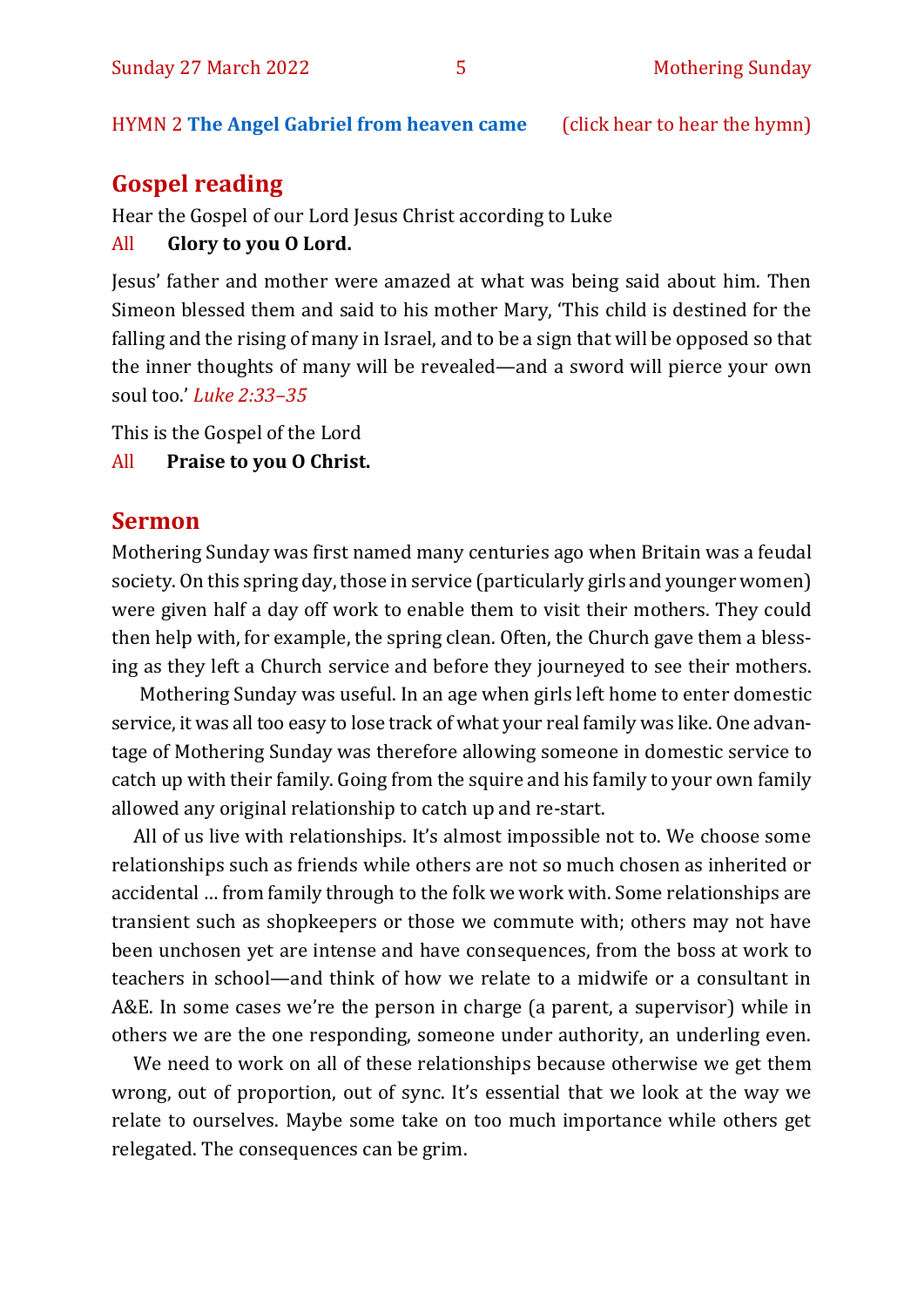There are two relationships that tend to get side-lined with even more disastrous results: our relationship with self and our relationship with God. Again, the consequences of miscalculation can be serious. We risk mental health problems if we hate ourselves; we risk other health problems such as stress if we ignore other aspects of self. And we risk losing eternal life if we ignore our relationship with God.

All our relationship are inter-related. That's what the word actually means. So changing one relationship usually changes all the others, which explains why it's possible to create a real mess. Mothering Sunday is an annual reminder that it's essential to reassess our relationships fairly often. It reminds us to enact a form of 'factory re-set' to help ensure that people relate to the *real* us rather than an invention or imposter. That way we thrive, the people we relate to thrive, and the world becomes a better place. Stated differently, we can't help bring about the Kingdom if we start from a place of broken relationships. Mending relationships is part of that Kingdom mindset. With God's help, we start a process of mutual mending of our relationships.

We can learn from the way that Mothering Sunday started as a way for servant girls to see their mothers. They left a position of imposed relationship to revisit the relationships that made us and matter the most. And we are invited to do so too.

Which brings us to the key relationship that gets ignored most often: our relationship with God. For most people, the journey into faith doesn't start as a relationship with God but with the other people in a Church, prayer group, club, etc. Only with time do we realise that our Christianity is built on a sense of relating: we relate to God and respond to His relating to us.

All these relationships can flourish. All can help us to grow into the people that we can (and need) to be. Today's epistle tells us how to do so. In it, St Paul talks about the necessary steps—he talks in terms of 'putting on' a series of garments or demeaners. It starts with behaviour: he says, clothe yourselves with 'compassion, kindness, humility, meekness, and patience. Bear with one another and, if anyone has a complaint against another, forgive each other.' There is an element here of choice: we employ positive character traits in a deliberate way. We aim to be the social 'glue' that facilitates all relationships worth the name.

St Paul then tells us to put on love. In the Bible, love is not an emotion but a doing word. It implies action and a conscious desire to do good. And genuine love always involves change and thinking of others. It is not truly love if it does not.

Finally, St Paul talks of 'putting on Christ.' He means a careful re-modelling of self on the Jesus of the Scriptures, who described himself as shepherd (a role that involves looking after); as bread and as vine (a metaphor suggesting that we provide vital sustenance); as light (so our role involving seeing, give warmth, and has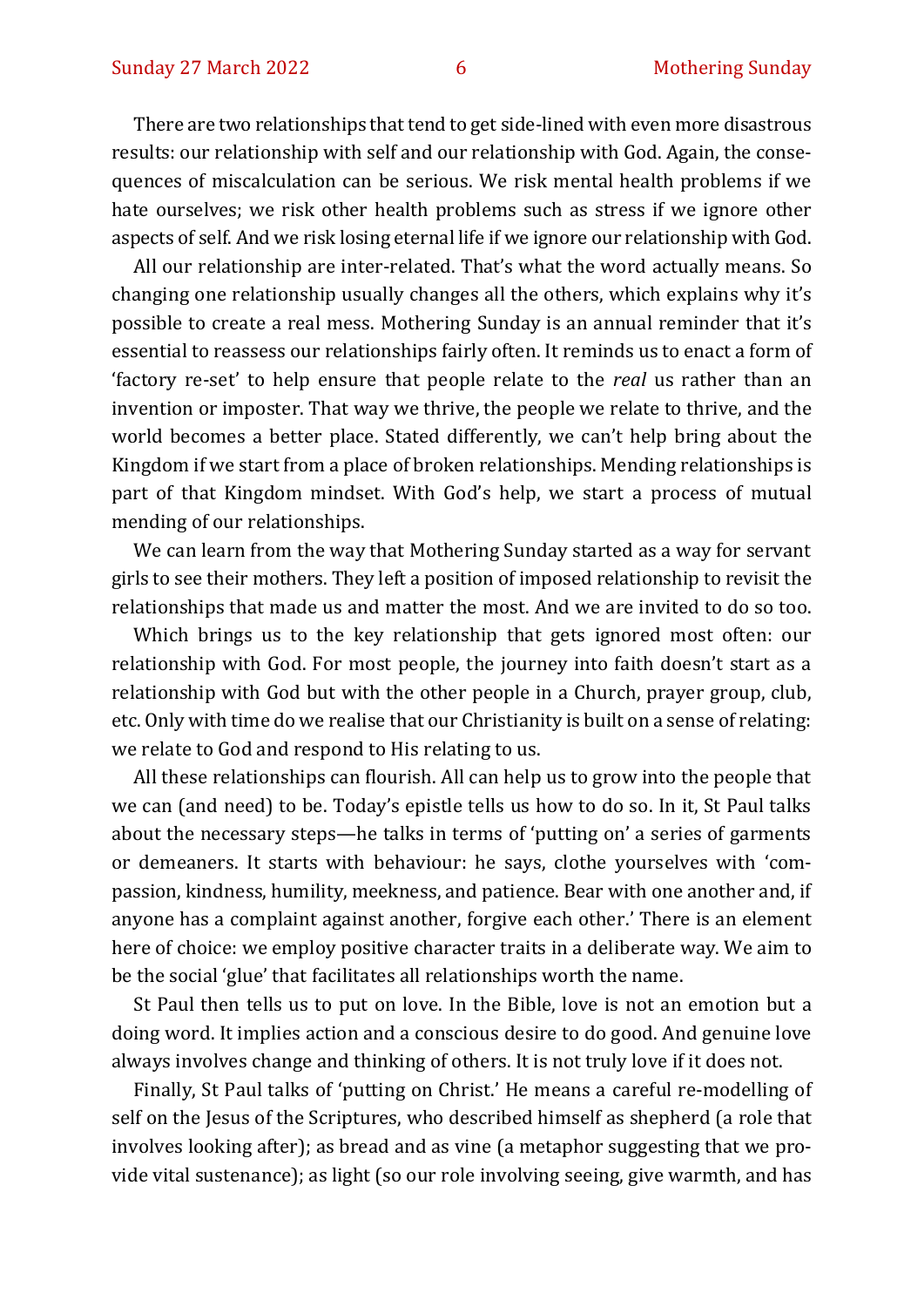connotations of growth); and as gate (so a go-between). God, speaking through St Paul, is inviting us to a grow into this role. It's what the popular modern hymn 'Brother, sister, let me serve you' describes in the words, 'Let me be as Christ to you'.

Our relationships need to move through these three stages: moving on from mere encounter to positive behaviour, through love, and thence into Christlikeness. This is the factory reset all of us need.

One final thought: living this way is not easy. It costs. This way of loving is never easy. But scripture assures us that God is love (1 John 4) which, stated otherwise, means we can let the God in us mediate all our relationships. That, then, is the ultimate 'factory reset': letting God dwell in us richly and seeing the fruit, which will look very much like the Kingdom coming to earth and dwelling among us.

#### **The blessing of flowers**

All beauty reflects the beauty of God, and points toward God in the beauty of his holiness.

Let us pray: Loving Heavenly Father, creator of heaven and earth, thank you for these flowers that you have made. We ask that they may be channels of your love, and that they may impart joy to those who receive them. Bless and hallow these flowers, that their fragrance and beauty may direct the faithful to you, in the name of Father, Son and Holy Spirit.

All **Amen.**

Flowers are distributed.

## **The Creed**

Do you believe and trust in God the Father, the source of all being and life, the one for whom we exist?

#### All **We believe and trust in him.**

Do you believe and trust in God the Son, who took our human nature, died for us and rose again?

All **We believe and trust in him.**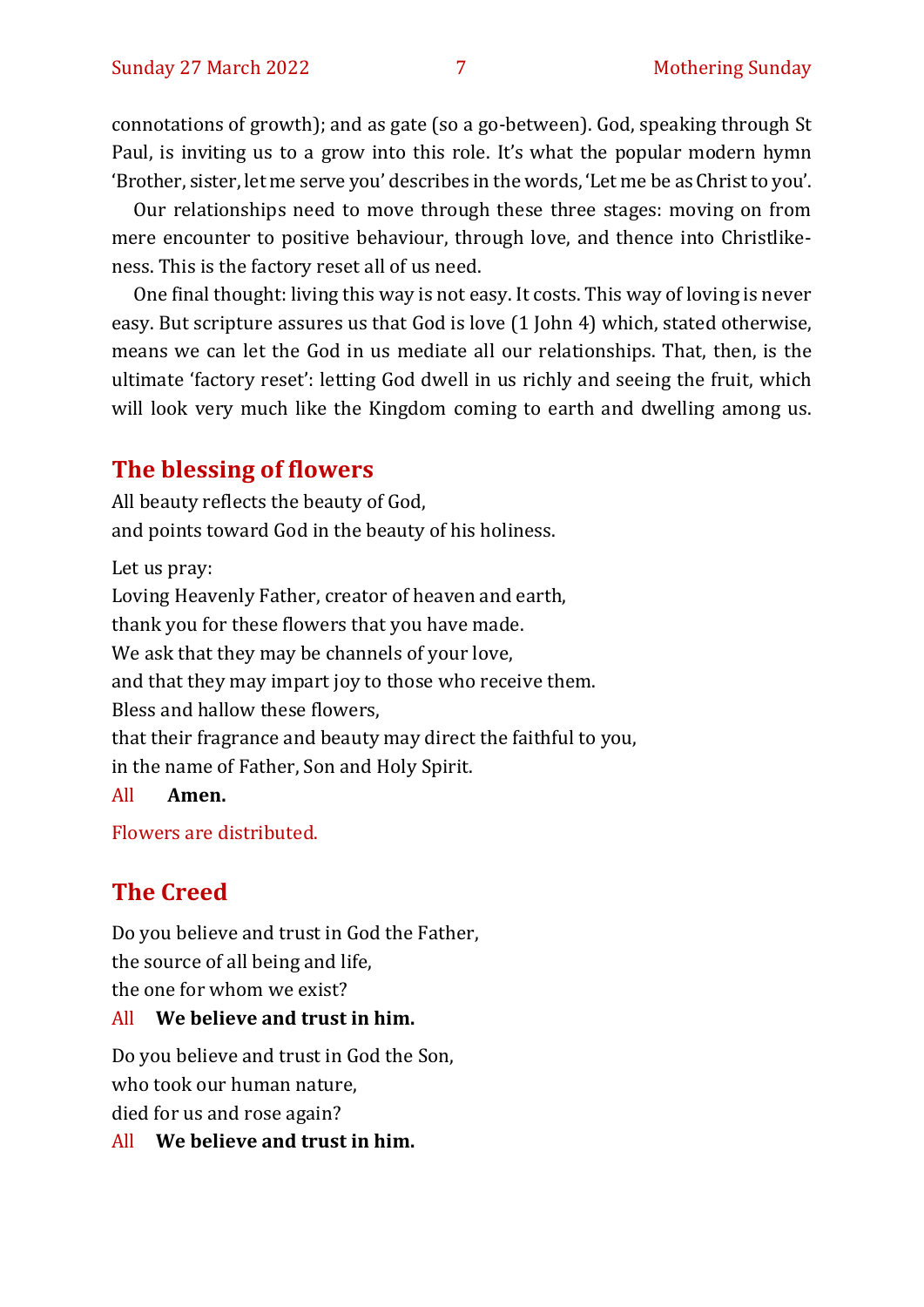Do you believe and trust in God the Holy Spirit, who gives life to the people of God and makes Christ known in the world?

#### All **We believe and trust in him.**

This is the faith of the Church.

All **This is our faith. We believe and trust in one God, Father, Son and Holy Spirit. Amen.**

#### **Prayers of intercession**

Today, we thank God for all those born of a mother around the world.

The prophet Isaiah wrote that God is our mother, and that God comforts us and carries us in her arms. We thank you for all that was good from our own mothers, and for their care and love. We also pray for those who no longer have an earthly mother or never knew their mothers; and we pay for those who find being a mother is difficult or unwanted, or whose experiences of having a mother was difficult.

#### *Short pause*

Lord in your mercy.

#### All **Hear our prayer.**

We pray for Mother Church. In the Gospels, Jesus spoke of himself as a mother, longing to wrap his arms around us like a mother-hen gathering her chicks under her wings. We therefore pray for the Church, asking you to inspire it to embrace us and teach it how to love us.

#### *Short pause*

Lord in your mercy.

#### All **Hear our prayer.**

We pray for the world. In the Psalms, King David wrote that in God's presence, he felt quiet and at peace, trusting in God like a child safe in its mother's arms. We pray for all those in the world who do not feel safe, or are in danger and need, pain and distress.

#### *Short pause*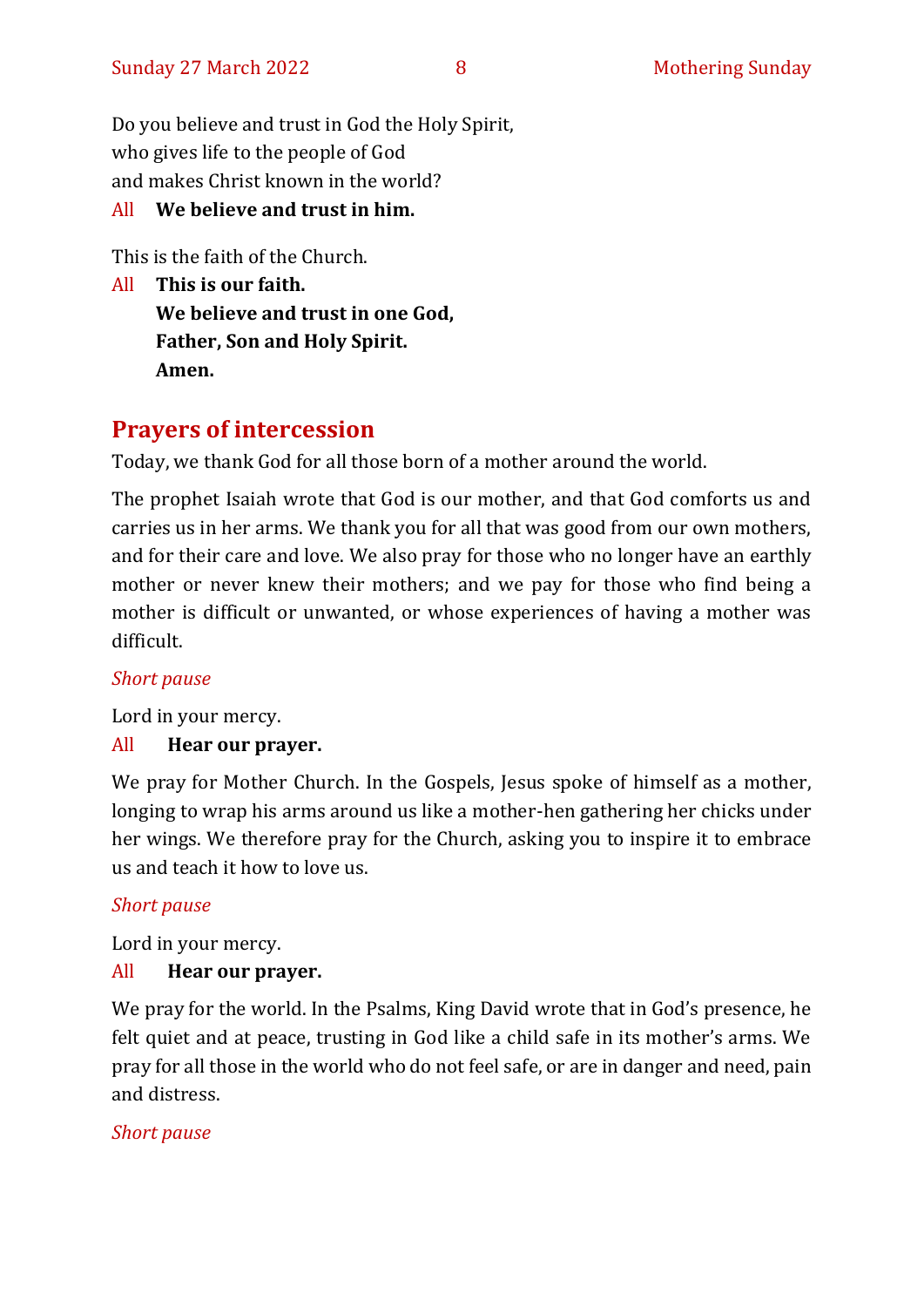Lord in your mercy.

#### All **Hear our prayer.**

We pray for ourselves and those we know who are in need. The prophet Isaiah said that God will never forget us and that he knows each of us just as an earthly mother knows her own children. We therefore pray for …

#### *Short pause*

Lord in your mercy.

#### All **Hear our prayer.**

As he hung dying on a cross, Jesus died he prayed for his mother and sought to look after her. We pray for all those who have died: those who died last night; those who died alone; and those whose funerals occur soon. We pray for the souls of …

#### *Short pause*

Lord in your mercy.

All **Hear our prayer.**

Merciful Father,

All **accept these prayers for the sake of your Son, our Saviour Jesus Christ. Amen.**

#### **The peace**

Through the prophet Isaiah, God says, 'As a mother comforts her child, so I will comfort you.'

The peace of the Lord be always with you,

#### All **And also with you.**

HYMN 3 **[Mary, Mother of our Lord](https://www.youtube.com/watch?v=8_RM6cbcxnA)** (please click on this link to hear the hymn)

The liturgy of the Communion Service appears below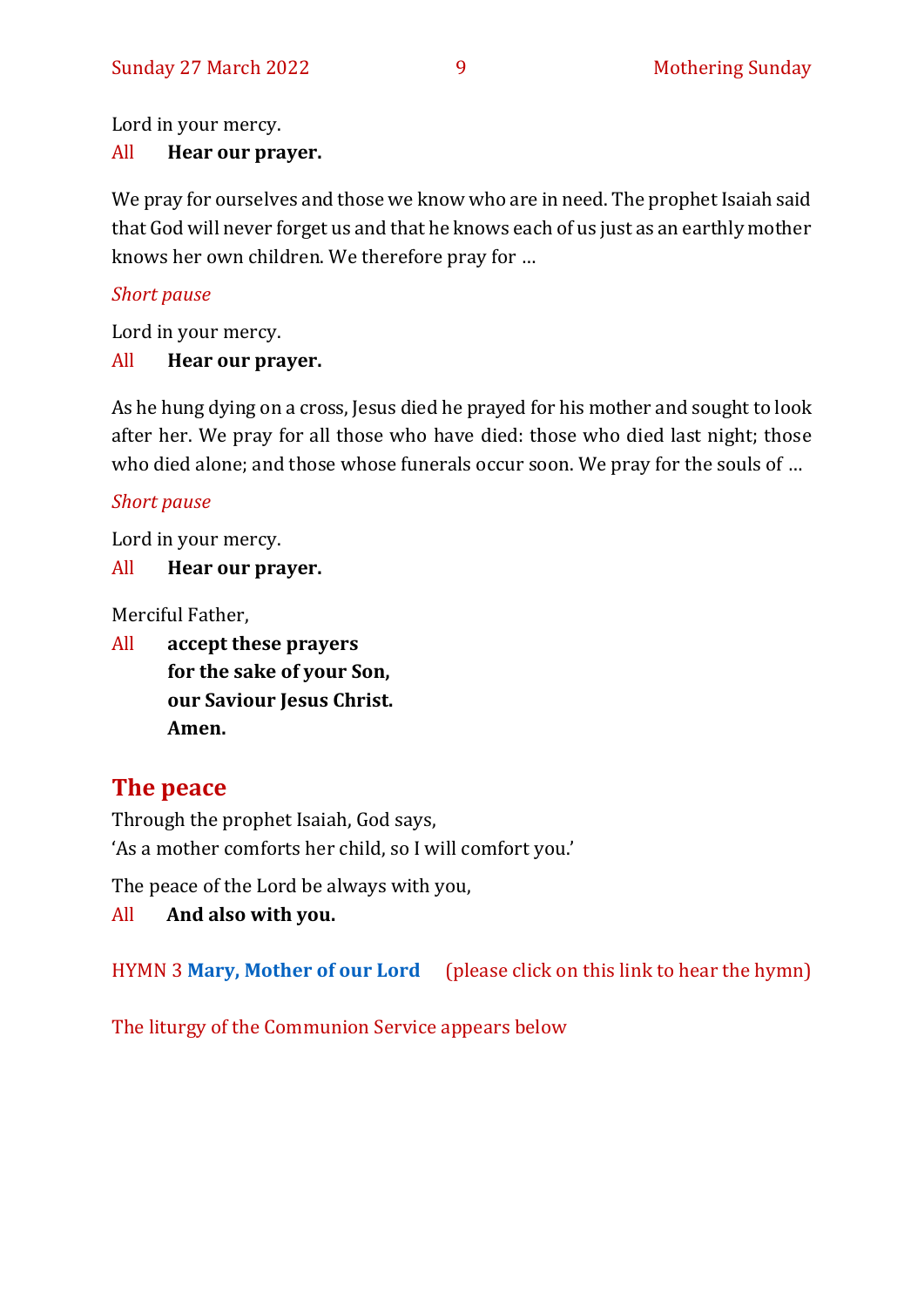# The Dismissal

May God, who gave birth to all creation, bless us: may God, who became incarnate by an earthly mother, bless us: may God, who broods as a mother over her children, bless us. and the blessing of God the Almighty: Father, Son, and Holy Spirit, be with you now and remain with you always.

#### All **Amen.**

HYMN 4 **[There is a balm in Gilead](https://www.youtube.com/watch?v=8fcMxI_6xsk)** (please click on this link to hear the hymn)

Go in peace to love and serve the Lord.

All **In the name of Christ. Amen.**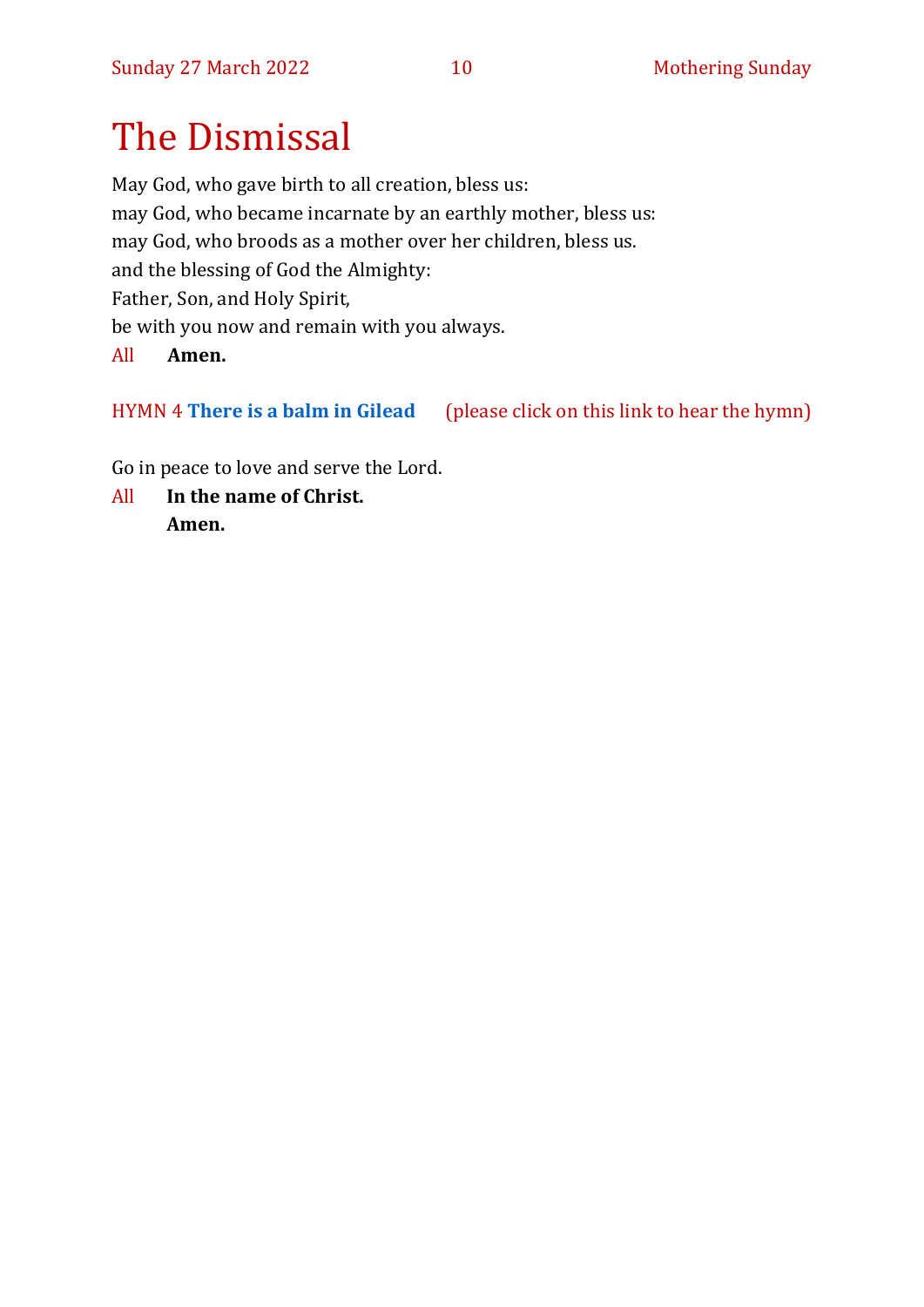# The Liturgy of the Sacrament

#### Eucharistic Prayer (prayer E)

The Lord be with you

#### All **and also with you.**

Lift up your hearts.

#### All **We lift them to the Lord.**

Let us give thanks to the Lord our God.

#### All **It is right to give thanks and praise.**

Father, you made the world and love your creation. You gave your Son Jesus Christ to be our Saviour. His dying and rising have set us free from sin and death. And so we gladly thank you, with saints and angels praising you, and saying,

All **Holy, holy, holy Lord, God of power and might, heaven and earth are full of your glory. Hosanna in the highest. Blessed is he who comes in the name of the Lord. Hosanna in the highest.**

We praise and bless you, loving Father, through Jesus Christ, our Lord; and as we obey his command, send your Holy Spirit, that broken bread and wine outpoured may be for us the body and blood of your dear Son.

On the night before he died he had supper with his friends and, taking bread, he praised you. He broke the bread, gave it to them and said: Take, eat; this is my body which is given for you; do this in remembrance of me.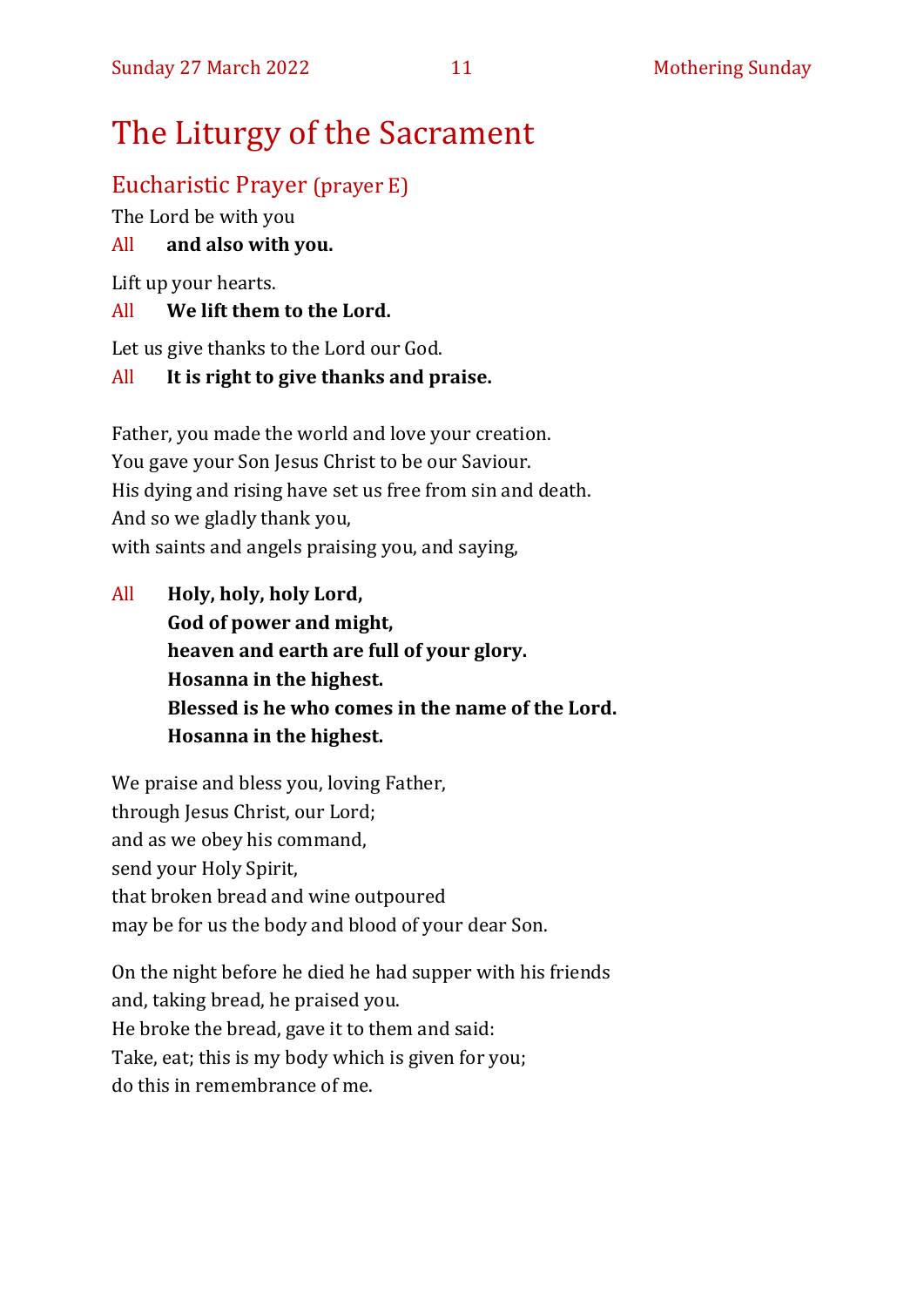When supper was ended he took the cup of wine. Again he praised you, gave it to them and said: Drink this, all of you; this is my blood of the new covenant, which is shed for you and for many for the forgiveness of sins. Do this, as often as you drink it, in remembrance of me.

So, Father, we remember all that Jesus did, in him we plead with confidence his sacrifice made once for all upon the cross.

Bringing before you the bread of life and cup of salvation, we proclaim his death and resurrection until he comes in glory.

Great is the mystery of faith:

# All **Christ has died. Christ is risen. Christ will come again.**

Lord of all life, help us to work together for that day when your kingdom comes and justice and mercy will be seen in all the earth.

Look with favour on your people, gather us in your loving arms and bring us with all the saints to feast at your table in heaven.

Through Christ, and with Christ, and in Christ, in the unity of the Holy Spirit, all honour and glory are yours, O loving Father, for ever and ever.

All **Amen.**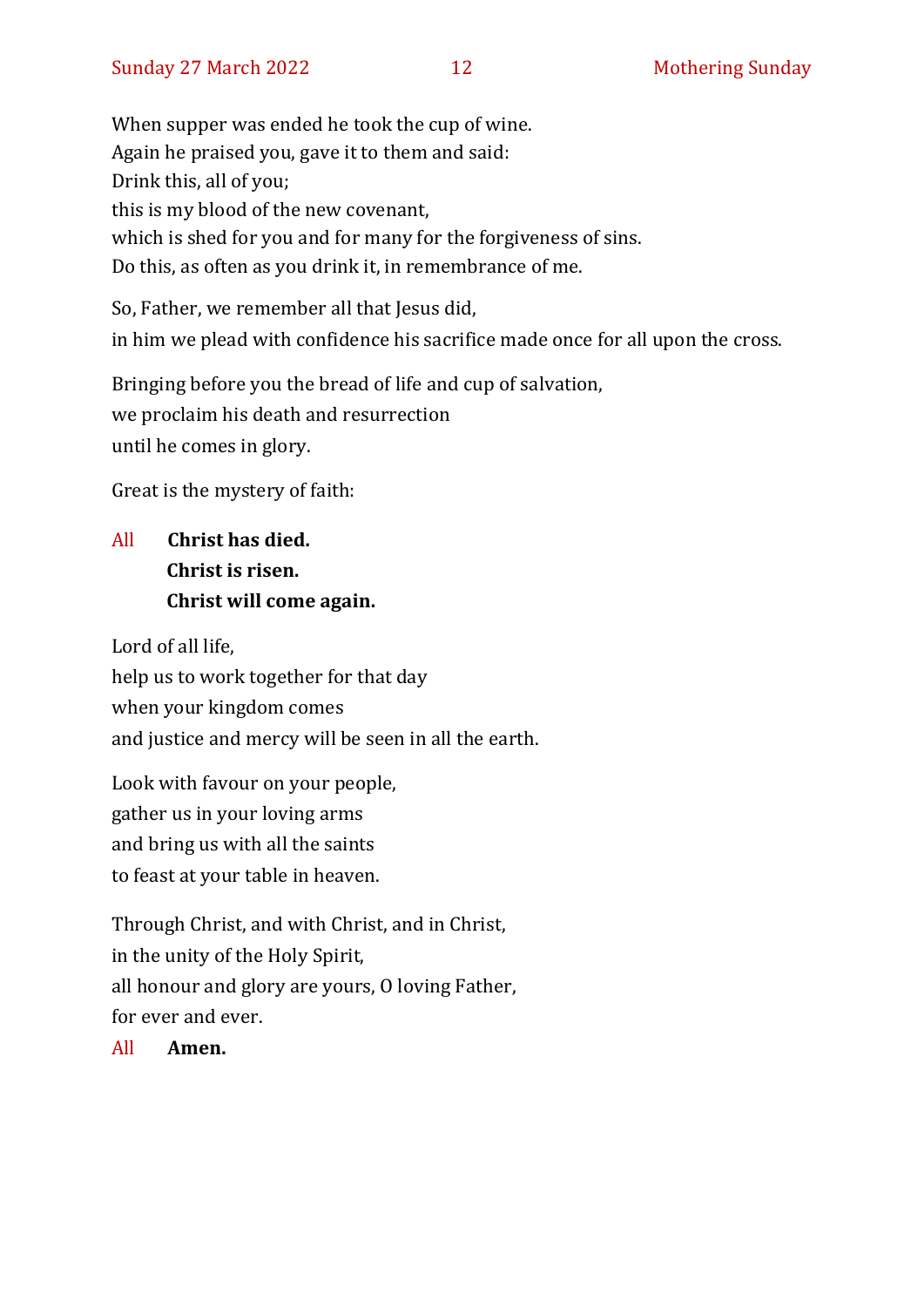#### The Lord's Prayer

As our Saviour taught us, so we pray

All **Our Father in heaven, hallowed be your name, your kingdom come, your will be done, on earth as in heaven. Give us today our daily bread. Forgive us our sins as we forgive those who sin against us. Lead us not into temptation but deliver us from evil. For the kingdom, the power,** 

**and the glory are yours now and for ever. Amen.**

#### Breaking of the Bread

We break this bread to share in the body of Christ.

- All **Though we are many, we are one body, because we all share in one bread.**
- All **Lamb of God,**

**you take away the sin of the world, have mercy on us.**

**Lamb of God,** 

**you take away the sin of the world, have mercy on us.**

**Lamb of God,** 

**you take away the sin of the world, grant us peace.**

Draw near with faith. Receive the body of our Lord Jesus Christ which he gave for you, and his blood which he shed for you. Eat and drink in remembrance that he died for you, and feed on him in your hearts by faith with thanksgiving.